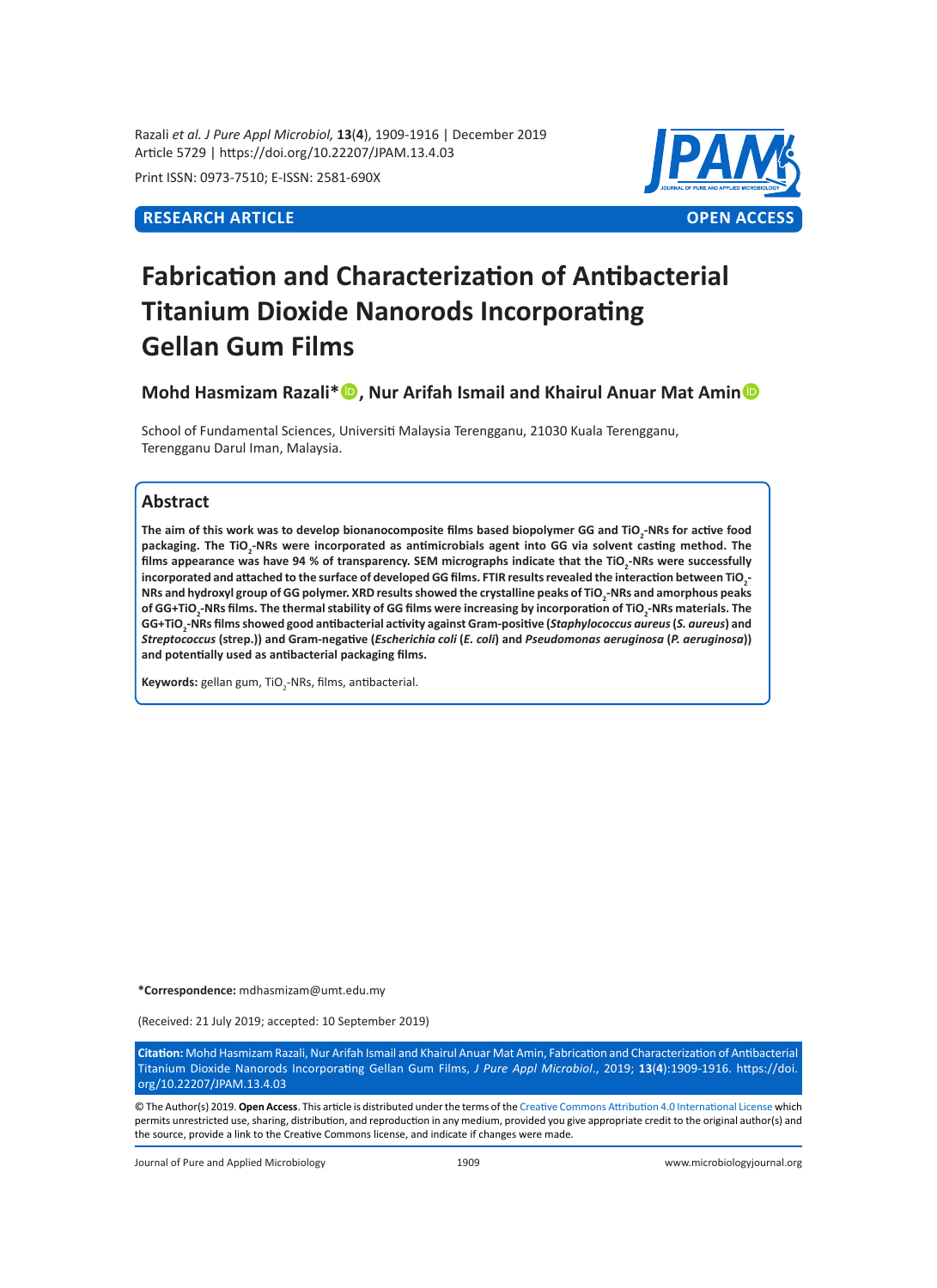#### **INTRODUCTION**

The most favourable biopolymers that are currently used commercially and have been extensive study is gellan gum (GG). GG is an anionic straight chain biopolymer containing β-D-glucose, α-L-rhamnose and β-D-glucuronate residues<sup>1</sup> and usefulness industrially due to its unique structure and physical properties. Previously, GG has been approached in wound healing study $^{2,3}$  as well as candidate material for tissue engineering application<sup>4</sup> and hold a vital role in pharmaceutical. Since 1992, this materials were approved to be utilized in food industry by the US FDA (United States Food and Drug Administration) and the EU (European Union) regulation classified as E 415<sup>5</sup>. GG polymers have been used in varied application included as agar replacement due to its excellent gelling properties as well as highly purified polysaccharide. It has high potential to be apply in industrial as a high-viscosity biogum, a suspending agent and acts as a gelling agent<sup>6</sup>. Not limited to that, GG has been utilized for personal care included in cosmetics and toiletries products<sup>7</sup>. It has thermal stability, clarity and compatibility with nutrient additives<sup>8</sup>. Thus, it's stable at varied temperatures and can offer an excellent stability for varied applications.

TiO $_2$  nanostructured can be found in four dimension which is 0-D, 1-D, 2-D, and 3-D. It have been create a huge impact on the nanodevices, nanocomposite materials, nanoelectronics, and etc.<sup>9</sup> due to their unique and large surface areas properties. Apart from that, due to the high surface area as well as provided enough absorption sites for all involved molecules in a small space, the TiO<sub>2</sub> nanostructured materials become subject of interest in the research field<sup>10</sup>. Nowadays, the development based on the nanostructured are getting highest ranking over the world either in nanotechnology or nanobiotechnology disciplinary due to their peculiar and fascinating properties. The utilization of TiO<sub>2</sub> nanostructured have been explored widely as a polymers, metals, and ceramics. Their applications not only limit to against human pathogen likes bacteria but also to fight cancer and its was become focal subject in research and applications due to their potent bactericidal activity to against a resistant strains of pathogens. TiO<sub>2</sub> is one of the inorganic materials that have getting special interest to be applied in

inorganic and organic nanocomposites $11$ . Among the versatile of TiO<sub>2</sub> nanostructured family, TiO<sub>2</sub>-NRs have become subject of interest and it's typically in 1-D formation and consists of solid elongated structure. Previously, TiO<sub>2</sub>-NRs have been used in development of glucose biosensor $12$ , facilitate the DET (direct electron transfer) of GOx (glucose oxidase)  $13,14$ , in immunotherapy for cancer therapy application<sup>15</sup>, and also as a photoelectrochemical immunosensor<sup>16</sup>. Not limited to that, due to its high extraction proficiency, enhanced for mechanical strength, and outstanding in stability, TiO<sub>2</sub>-NRs display an excellent extraction performance as solid-phase microextraction (SPME) coatings<sup>17</sup>. Above all, TiO<sub>2</sub> is a popular substance in varied application regarding to their properties which is chemically and thermally stable, nature friendly, be biocompatible, cheap, and anti-corrosion.

Therefore, in this study, GG and TiO<sub>2</sub> nanostructured was became an interesting candidate material to be explored as an active food packaging regarding to the environmental concern. The developments of biomaterials as an active food packaging were important in reducing the environmental pollution that causes from accumulation of synthetic packaging. Thus, GG+TiO<sub>2</sub>-NRs films were prepared and characterized using UV, SEM, FTIR, XRD, and TGA and the performance of antibacterial properties also were evaluated.

#### **EXPERIMENTAL**

Prior to the fabrication of film, TiO<sub>2</sub> nanorods was prepared using hydrothermal method<sup>18</sup>. In order to prepare GG incorporating 1wt% TiO<sub>2</sub>-NRs (GG+TiO<sub>2</sub>-NRs) film, 0.01 gram of synthesized TiO $_{{\tiny 2}}$ -NRs was added into the 100 ml of GG solution. The GG solution was prepare earlier by dissolving 1 gram of GG into 100 ml distilled water. The solution was stirred continuously for 2 hours at 70 °C. Then the homogeneous solution was poured into the casting plate and was dried at 50 °C for 24 h. The films were preconditions for ≥48 h in the humidity chamber at controlled conditions (relative humidity 50 % at room temperature). The pristine GG films were fabricated using similar technique excluding the addition of TiO<sub>2</sub>-NRs.

Ultraviolet-visible (UV-Vis) transmission was conducted using Varian, Cary 50 spectrophotometer at 200-800 nm of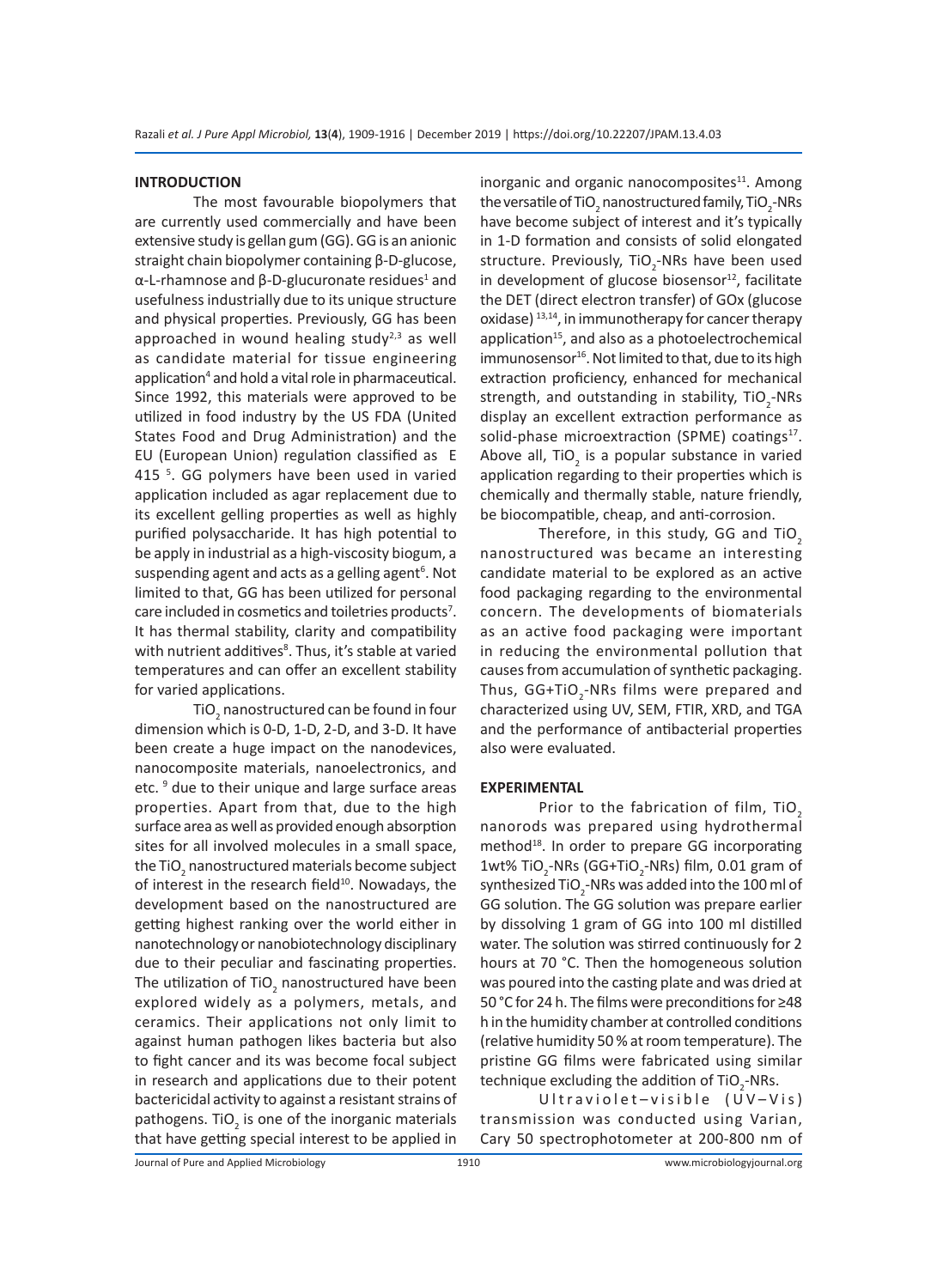wavelength. Tecnai Biotwin FEI transmission electron microscopy (TEM) was used to observe the TiO<sub>2</sub> nanorods appearance. The morphological images of samples were observed by JOEL JSM 6360 LA electron microscopy. Fourier Transform Infrared Spectroscopy (FTIR) spectra were verified using a Perkin Elmer Spectrum 100 FT-IR spectrophotometer with a PIKE Miracle ATR accessory at 4000 to 600 cm-1. XRD analysis was recorded using Rigaku Miniflex (II) X-ray diffractometer from 10° to 80° of 2thetha. Thermogravimetric analysis was done using Pyris 6, Perkin-Elmer-TGA6 with heating rate at 10°C/ min from room temperature to 1000 °C in an atmosphere of  $N_2$  flow at 50 ml/min.

The antibacterial activity of nanostructured TiO<sub>2</sub> materials were established by inhibition ring method under UV light irradiation conditions using four types of bacteria which is *S. aureus, Strep., E. coli,* and *P. aeruginosa*19. At 0.5 McFarland standards, inoculants of each bacteria were evenly spread in sterile petri plates contained the MH agar. Antibacterial properties were evaluated by measuring the transparent antibacterial circle diameter of the materials surrounding bacterial growth after 24 hours.

#### **RESULTS AND DISCUSSION**

Fig. 1a shows the photo images of gellan gum (GG) and gellan gum with the addition of titanium dioxide nanorods (GG+TiO<sub>2</sub>-NRs). The diameter and thickness of both films were almost similar which are ~9 cm and ~60 μm, respectively. The optical transparency of films was evaluated



**Fig. 1.** (a) Physical appearance of GG and GG+TiO<sub>2</sub>-NRs (b) UV-Vis transmittance of GG and GG+TiO<sub>2</sub>-NRs films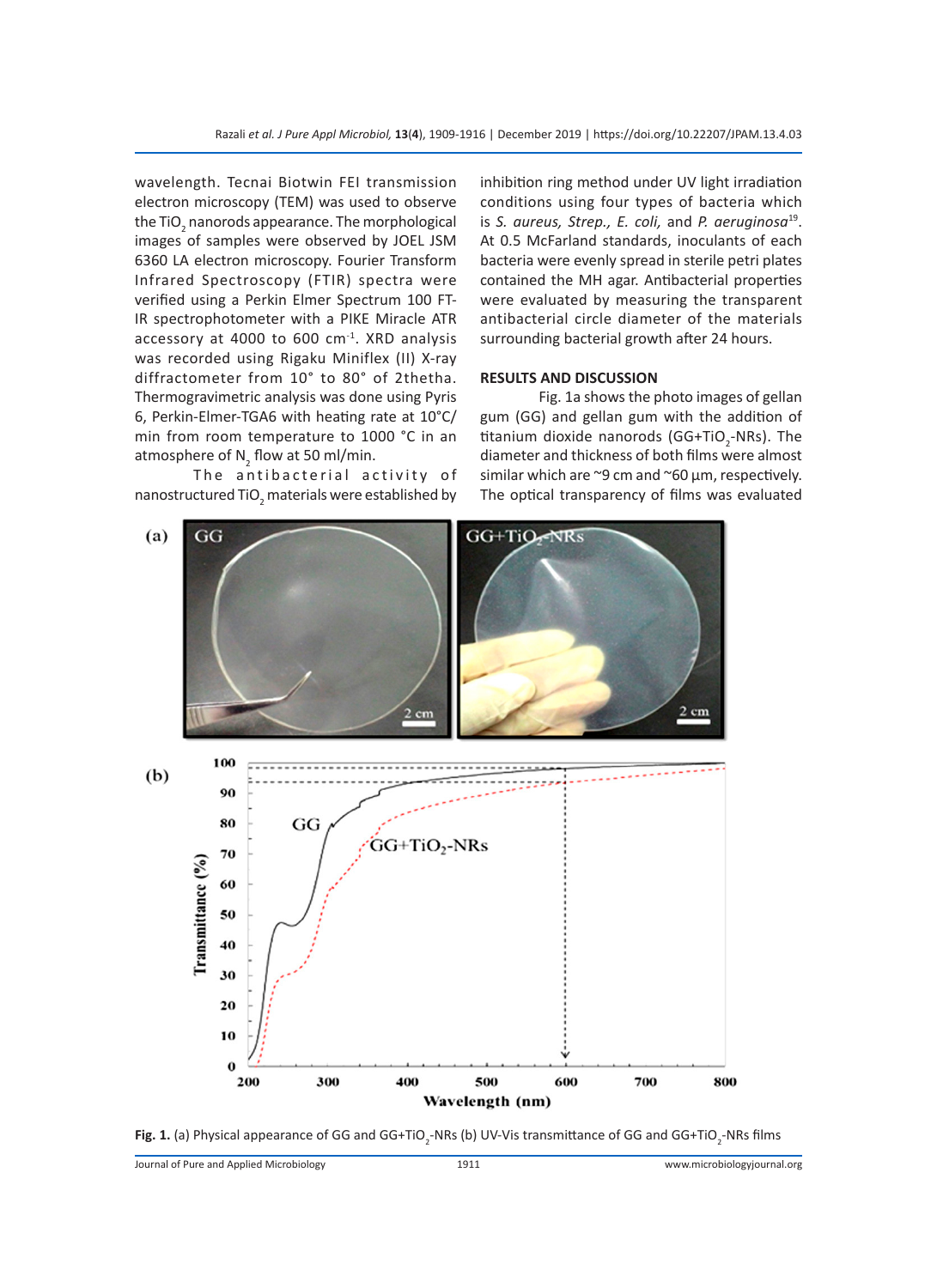by UV-visible analysis. The GG and  $GG+TiO_2-$ NRs films were transparent with transmittance values were 98 % and 94 %, respectively (Fig. 1b). Fig. 2a displays the TEM images of  $TiO_2$ -NRs samples. Its exhibits elongated nanostructures (rod-like particles) proposed that the nanorods were successfully obtained. The diameter and length of rod-like particles was found to be 25 – 50 nm and  $2.25 - 3.25$  µm, respectively. Fig. 2b

shows smooth and homogeneous surface of GG films. In contrast, less homogenous surface was observed on GG+TiO<sub>2</sub>-NRs films attributed to the agglomeration of TiO<sub>2</sub>-NRs into and onto GG film and contributed to the rough film surfaces that may beneficial for antibacterial activity.

The FTIR spectra of TiO<sub>2</sub>-NRs, GG, and GG+TiO<sub>2</sub>-NRs films are demonstrated in Fig. 3. A broad peak below 1000  $cm<sup>-1</sup>$  has been detected in



**Fig. 2.** (a) TEM micrographs of TiO<sub>2</sub>-NRs (b) SEM micrographs of GG and GG+TiO<sub>2</sub>-NRs films

the TiO<sub>2</sub>-NRs and GG+TiO<sub>2</sub>-NRs spectrum, which is attributed to metal-oxygen (Ti-O) stretching mode. Apart from that, a broad peak also was display by GG spectra assigned to OH stretching vibrations modes at 3408 cm<sup>-1</sup>, carbonyl group at 1666 cm<sup>-1</sup> and C-C aromatic stretching at  $1424$  cm<sup>-1 20</sup>. FTIR spectra of GG films also show a prominent peak at 2936 cm $^{-1}$  and 1043 cm $^{-1}$  due to the C-H stretching modes and glycosidic bonds linking to galacturonic sugar unit in GG chain <sup>21</sup>. Last but not least, another peak was appeared at  $692 \text{ cm}^{-1}$  attributed to the C-H bending mode. Similar peaks were observed in GG+TiO<sub>2</sub>-NRs films as GG, with slightly different in intensity and peak positions due to the interactions among TiO<sub>2</sub> nanostructures and GG biopolymer chain.



**Fig. 3.** FTIR spectra of TiO<sub>2</sub>-NRs, GG, and GG+TiO<sub>2</sub>-NRs films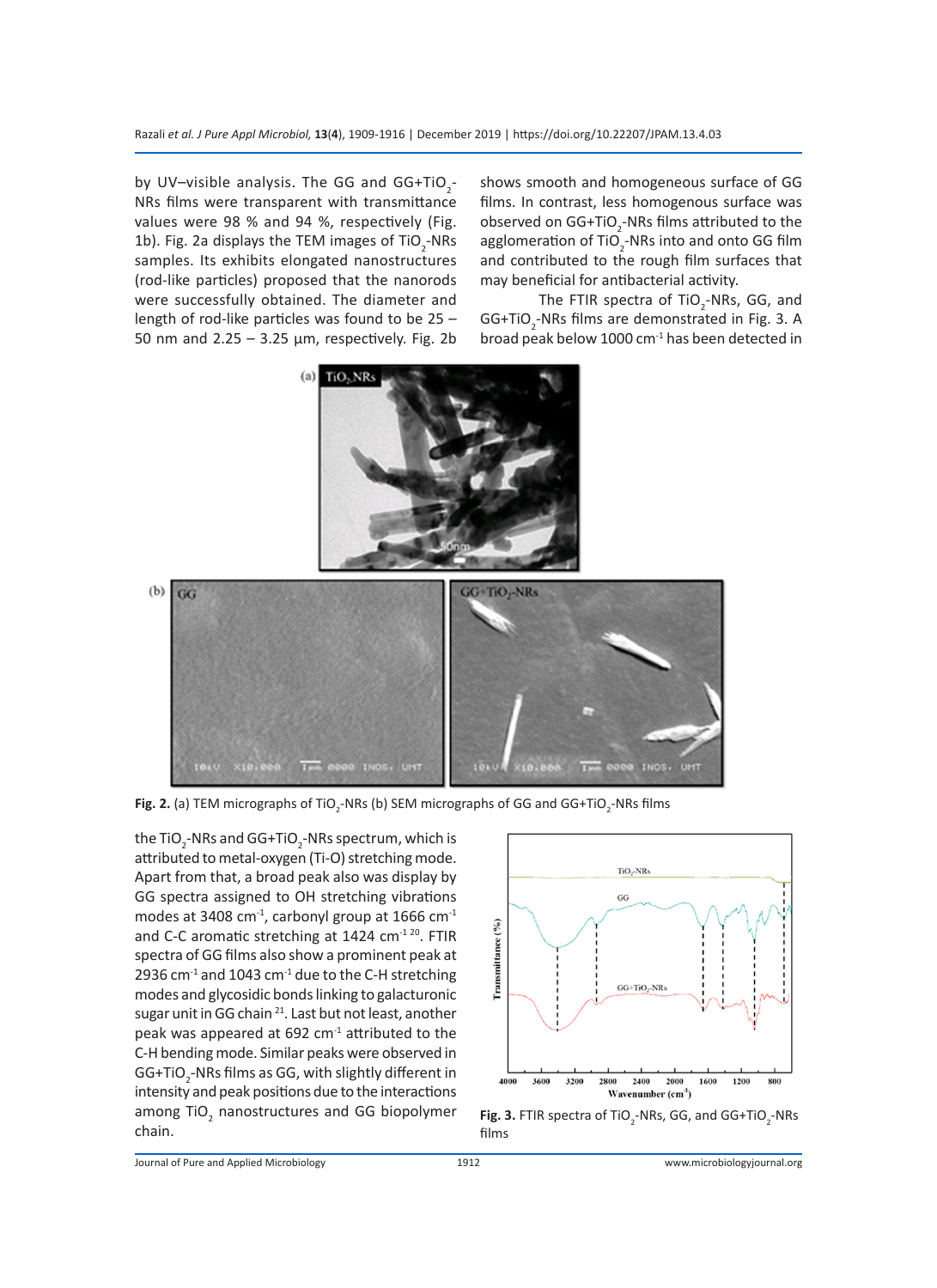Fig. 4 displays the XRD (X-ray diffraction) difractogram of of TiO2-NRs, GG, and GG+TiO<sub>2</sub>-NRs films. TiO<sub>2</sub>-NRs presented sharp peaks at 25°, 38°, 48°, 54°, 55°, 63°, 69°, 70°, and 75° assigned to (011), (004), (020), (015), (121), (024), (116), (220) and (125) planes of anatase TiO<sub>2</sub><sup>22</sup>. The sharp peaks of anatase TiO<sub>2</sub> proposed that crystalline TiO<sub>2</sub>-NRs were produced in this study. In contrast, broad peaks which are assigned to amorphous behavior were found at 18° and 21° for both GG and  $GG+TiO<sub>2</sub>$ -NRs films. These peaks were corresponded to the characteristics of GG chains aligned through intermolecular interactions. Additionally, for GG+TiO<sub>2</sub>-NRs films, one peak with low intensity at 25° was appeared suggesting that TiO<sub>2</sub>-NRs were successfully incorporated into GG films. This crystalline peak appeared at low intensity due to the small amount of TiO<sub>2</sub> nanostructures incorporated into GG films and it more apparently appear at high concentration of TiO<sub>2</sub> nanostructures.



**Fig. 4.** XRD diffractogram of TiO<sub>2</sub>-NRs, GG, and GG+TiO<sub>2</sub>-NRs films

Fig. 5 shows the thermogram of GG and  $GG+TiO_2$ -NRs films. At the 1st stage, the thermal stability shows 18 % of weight loss due to the moisture removal from GG and  $GG+TiO_2-$ NRs surface. A weight loss at 58 % (GG) and 54 % (GG+TiO<sub>2</sub>-NRs) in 2nd stage assigned to the depolymerisation and degradation of GG biopolymer chain. A broad decomposition range of GG was observed suggesting to the homogeny distribution of  $TiO<sub>2</sub>$ -NRs in the nano-composites films. It might be due to the hydrogen bonds formation as well as coordinate interaction between TiO $_2$  and GG. Addition of TiO $_2$ -NRs into GG increased the temperature to end up the degradation step regarding to the final temperature were verified at 390 °C for GG+TiO $_2$ -NRs films showed it contains higher heat resistant. Addition of TiO<sub>2</sub>-NRs exhibits better outcome in thermal stability regarding to the certain degree of interaction between GG and TiO<sub>2</sub>-NRs as revealed



**Fig. 5.** TGA thermogram of GG and GG+TiO<sub>2</sub>-NRs films

by FTIR spectroscopy.

Fig. 6 shows no antibacterial activities were found after 24 h incubation of pure GG film for all the bacteria. However, the inhibition zone was recorded using GG+TiO<sub>2</sub>-NRs films at 10±0.35 mm, 12±0.06 mm, 11±0.06 mm, and 10±0.38 mm against *S. aureus, Strep., E. coli,* and *P. aeruginosa*  which is comparable with penicillin control sample (Table 1). Good antibacterial activity by GG+TiO<sub>2</sub>-NRs films was due to the presence of TiO<sub>2</sub> nanostructures which is promoted the ROS (reactive oxygen species) generation, release of metal ion, malfunction of membrane system, and internalization of nanoparticles $23$ . With the present of UV light, the TiO<sub>2</sub>-NRs that were incorporated into GG films produced ROS species (eg. HOO•, HO•, and •O<sub>2</sub>-) from O<sub>2</sub> and H<sub>2</sub>O through reduction reaction. The electron in the TiO<sub>2</sub> conduction band will leave a positive hole in the valence band when the TiO2-NRs are irradiated by UV. Then, the photo-generated electron will react with molecular oxygen as well as with water to produce superoxide radical anions ( $\bullet$ O<sub>2</sub>-) and hydroxyl ( $\bullet$ OH) radicals, respectively. Therefore, these reactive radicals will executed the bacteria by decomposed the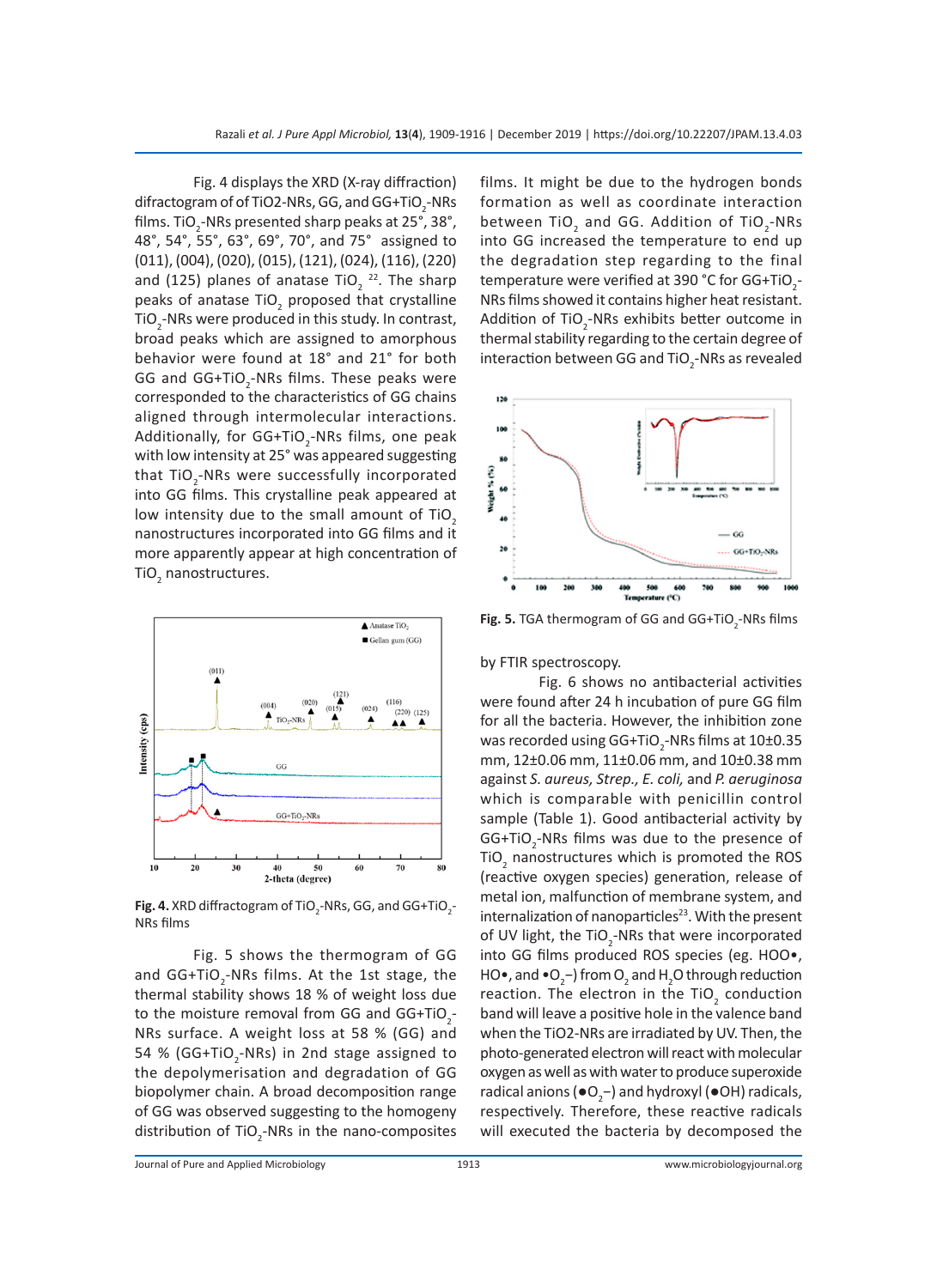organic compounds in bacterial cells<sup>24-28</sup>. The result obtained suggesting that, TiO<sub>2</sub>-NRs is a promising

antibacterial agent as GG+TiO $_2$ -NRs films exhibited excellent antimicrobial property.



**Fig. 6.** Antimicrobial activity of GG and GG+TiO2-NRs films against (a) *Staphylococcus aureus*, (b) *Streptococcus*, (c) *Escherichia coli*, and (d) *Pseudomonas aeruginosa*

**Table 1.** Inhibition zone of films against *Staphylococcus aureus, Streptococcus, Escherichia coli,* and *Pseudomonas aeruginosa*

| Sample/Inhibition<br>Diameter (mm)       | S. aureus            | Strep.           | E. coli              | P. aeruginosa             |                             |
|------------------------------------------|----------------------|------------------|----------------------|---------------------------|-----------------------------|
| Penicillin                               | 12±0.06              | $12+0.06$        | 10 <sub>±</sub> 0.12 | 9±0.06                    |                             |
| GG<br>GG+TiO <sub>3</sub> -NRs           | 10 <sub>±</sub> 0.35 | -<br>$12\pm0.06$ | $11\pm0.06$          | -<br>10 <sub>±</sub> 0.38 |                             |
| (Data presented are mean±SD, n=3)        |                      |                  |                      |                           |                             |
| Journal of Pure and Applied Microbiology |                      |                  | 1914                 |                           | www.microbiologyjournal.org |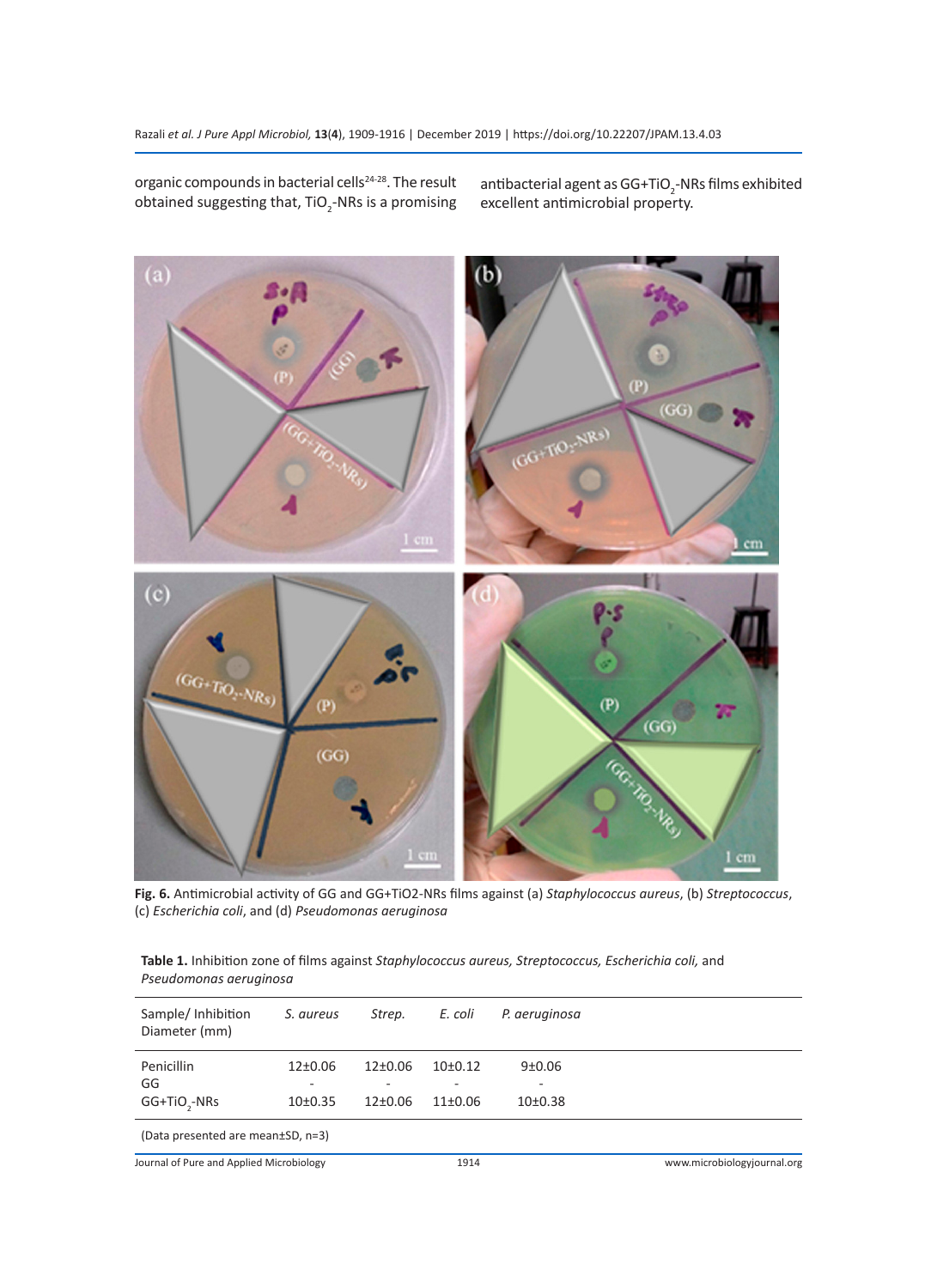#### **CONCLUSION**

GG+TiO<sub>2</sub>-NRs film was successfully developed by solvent casting technique. The transparency of films was reduced from 98 % to 94 % when the TiO $_2$ -NRs were added into GG films. FTIR, XRD, and TGA results obtained exhibited the interaction of TiO<sub>2</sub> nanorods with the GG polymer chain. SEM micrograph shows the presence of TiO<sub>2</sub> nanorods on the surface of film and were enhanced the antibacterial activity.

### **ACKNOWLEDGEMENTS**

The authors are grateful to Universiti Malaysia Terengganu (UMT) for providing the facilities to carry out this project and Ministry of Education, Malaysia for the financial support vote FRGS 59571 and MyBrain 15.

#### **CONFLICTS OF INTEREST**

The authors declare that there is no conflict of interest.

#### **FUNDING**

This study was supported by research grant FRGS 59571 and MyBrain 15 from Ministry of Education, Malaysia.

#### **AUTHOR'S CONTRIBUTION**

All authors listed have made a substantial, direct and intellectual contribution to the work, and approved it for publication.

#### **DATA AVAILABILITY**

All datasets generated or analyzed during this study are included in the manuscript and/or the Supplementary Files.

#### **ETHICS STATEMENT**

This article does not contain any studies with human participants or animals performed by any of the authors.

#### **REFERENCES**

- 1. Fasolin, LH, Picone, CSF, Santana, RC, Cunha, RL. Production of hybrid gels from polysorbate and gellan gum. *Food research International,* **54** (1) 2013: pp. 501- 507. https://doi.org/10.1016/j.foodres.2013.07.026
- 2. Ismail, NA, Mohamad, SF, Ibrahim, MA, Mat Amin, KA. Evaluation of Gellan Gum Film Containing Virgin Coconut Oil for Transparent Dressing Materials Advances in Biomaterials 2014, 2014. https://doi.

#### org/10.1155/2014/351248

- 3. Ismail, NA, Mat Amin, KA, Razali, MH. Novel gellan gum incorporated TiO<sub>2</sub> nanotubes film for skin tissue engineering. *Materials Letters* **228** 2018: pp. 116-120. https://doi.org/10.1016/j.matlet.2018.05.140
- 4. Silva, NA, Cooke, MJ, Tam, RY, Sousa, N, Salgado, AJ, Reis, RL , Shoichet, MS. The effects of peptide modified gellan gum and olfactory ensheathing glia cells on neural stem/progenitor cell fate *Biomaterials* **33** (27) 2012: pp. 6345-6354. https://doi.org/10.1016/j. biomaterials.2012.05.050
- 5. Pszczola, DE. Gellan gum wins IFT's food technology industrial achievement award. *Food Technology* **47** (9) 1993: pp. 94-96.
- 6. Lee, MW, Chen, HJ, Tsao, SW. Preparation, characterization and biological properties of Gellan gum films with 1-ethyl-3-(3-dimethylaminopropyl) carbodiimide cross-linker Carbohydrate *Polymers* **82**  (3): 2010: pp. 920-926. https://doi.org/10.1016/j. carbpol.2010.06.019
- 7. Prajapati, VD, Jani, GK, Zala, BS, Khutliwala, TA. An insight into the emerging exopolysaccharide gellan gum as a novel polymer *Carbohydrate Polymers* **93**  (2): 2013: pp. 670-678. https://doi.org/10.1016/j. carbpol.2013.01.030
- 8. Ismail, NA, Amin, KAM, Razali, MH. Antibacterial Study of Gellan Gum (GG) Film Incorporated Norfloxacin. *J Pure Appl Microbiol*, **13**(2): 2019: pp.1095-1102. https://doi.org/10.22207/JPAM.13.2.48
- 9. Kuchibhatla, SVNT, Karakoti, AS, Bera, D, Seal, S. One dimensional nanostructured materials *Progress in Materials Science* **52** (5) 2007: pp. 699-913. https:// doi.org/10.1016/j.pmatsci.2006.08.001
- 10. Shen, Q, Jiang, L, Zhang, H, Min, Q, Hou, W, Zhu, JJ. Three-dimensional dendritic Pt nanostructures: Sonoelectrochemical synthesis and electrochemical applications *Journal of Physical Chemistry C*, **112**(42) 2008: pp. 16385-16392. https://doi.org/10.1021/ jp8060043
- 11. Nguyen, VG, Thai, H, Mai, DH, Tran, HT, Tran, DL, Vu, MT. Effect of titanium dioxide on the properties of polyethylene/TiO<sub>2</sub> nanocomposites *Composites: Part B* **45** 2013: pp. 1192-1198. https://doi.org/10.1016/j. compositesb.2012.09.058
- 12. Zhang, J, Yu, X, Guo, W, Qiu, J, Mou, X, Li, A, Liu, H. Construction of titanium dioxide nanorod/graphite microfiber hybrid electrodes for a high performance electrochemical glucose biosensor *Nanoscale* **8**  (17): 2016: pp. 9382-9389. https://doi.org/10.1039/ C6NR01360K
- 13. Liu, S, Chen, A. Coadsorption of horseradish peroxidase with thionine on TiO<sub>2</sub> nanotubes for biosensing *Langmuir* **21** (18) 2005: pp. 8409-8413. https://doi. org/10.1021/la050875x
- 14. Topoglidis, E, Campbell, CJ, Cass, AE, Durrant, JR. Factors that affect protein adsorption on nanostructured titania films. A novel spectroelectrochemical application to sensing *Langmuir* **17** (25) 2001: pp. 7899-7906. https://doi.org/10.1021/la010309b
- 15. Wang, Y, Yao, C, Ding, L, Li, C, Wang, J, Wu, M, Lei, Y. Enhancement of the Immune Function by Titanium Dioxide Nanorods and Their Application in Cancer